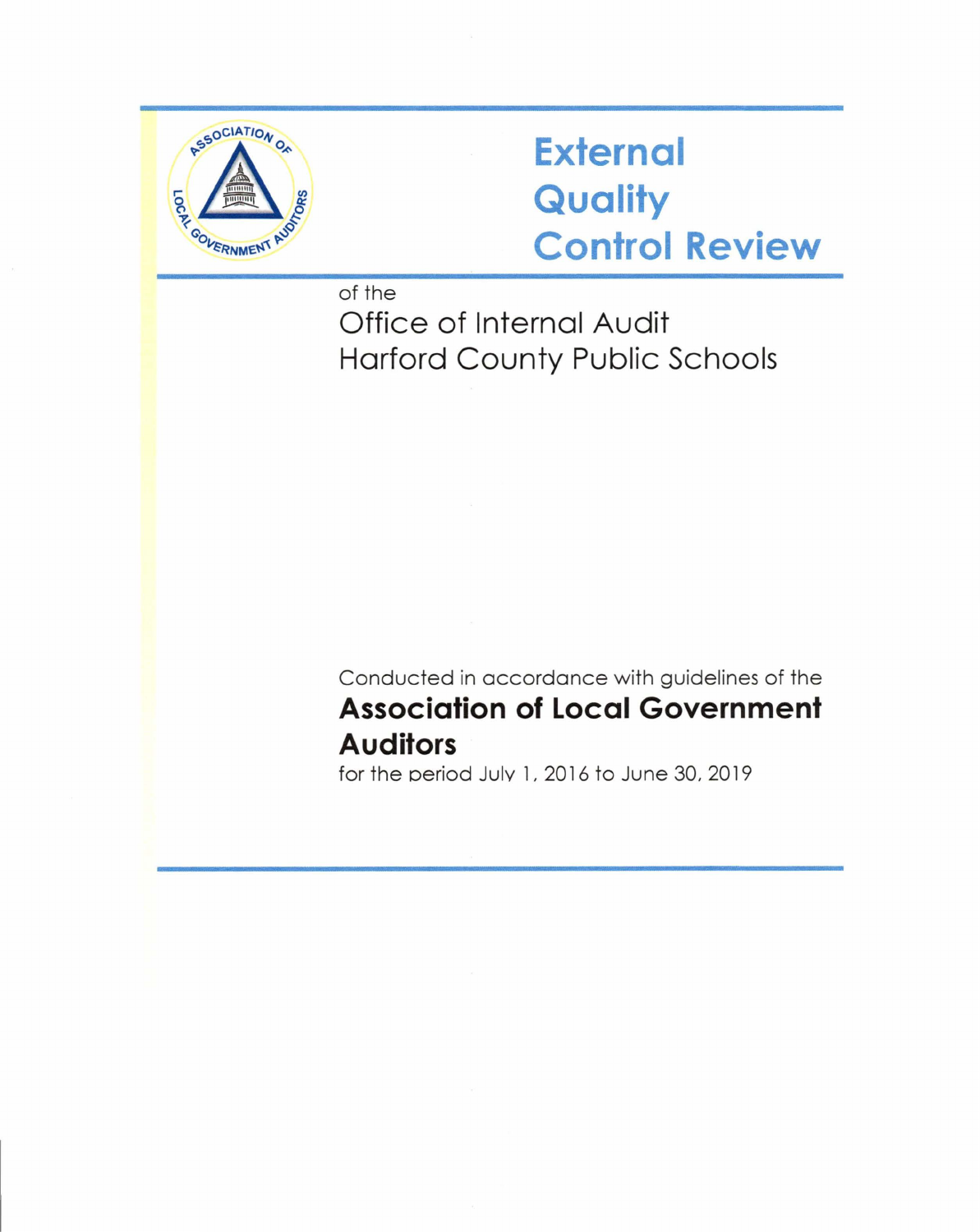

**Association of Local Government Auditors** 

July 25, 2019

Laura Tucholski, Internal Auditor Harford County Public Schools Office of Internal Audit 102 South Hickory Avenue Bel Air, MD 21014

Dear Ms. Tucholski:

We have completed a peer review of the Office of Internal Audit, Harford County Public Schools for the period July 1, 2016 through June 30, 2019. In conducting our review, we followed the standards and guidelines contained in the Peer Review Guide published by the Association of Local Government Auditors (ALGA).

We reviewed the internal quality control system of your audit organization and conducted tests in order to determine whether your internal quality control system operated to provide reasonable assurance of compliance with Government Auditing Standards issued by the Comptroller General of the United States. Our procedures included:

- Reviewing the audit organization's written policies and procedures.
- Reviewing internal monitoring procedures.
- Reviewing a sample of audit and attestation engagements and working papers.
- Reviewing documents related to independence, training, and development of auditing staff.
- Interviewing auditing staff to assess their understanding of, and compliance with, relevant quality control policies and procedures.

Due to variances in individual performance and judgment, compliance does not imply adherence to standards in every case, but does imply adherence in most situations.

Based on the results of our review, it is our opinion that the Office of Internal Audit's internal quality control system was suitably designed and operating effectively to provide reasonable assurance of compliance with Government Auditing Standards for audits and attestation engagements during the period July 1, 2016 through June 30, 2019.

We have prepared a separate letter offering observations about some of the areas in which we believe your office excels.

Michael Eglinski, Senior Auditor Johnson County (KS) Audit Services

Ahmad Woods, Senior Auditor<br>Washington Metropolitan Area Transit Authority, Office of the Inspector General